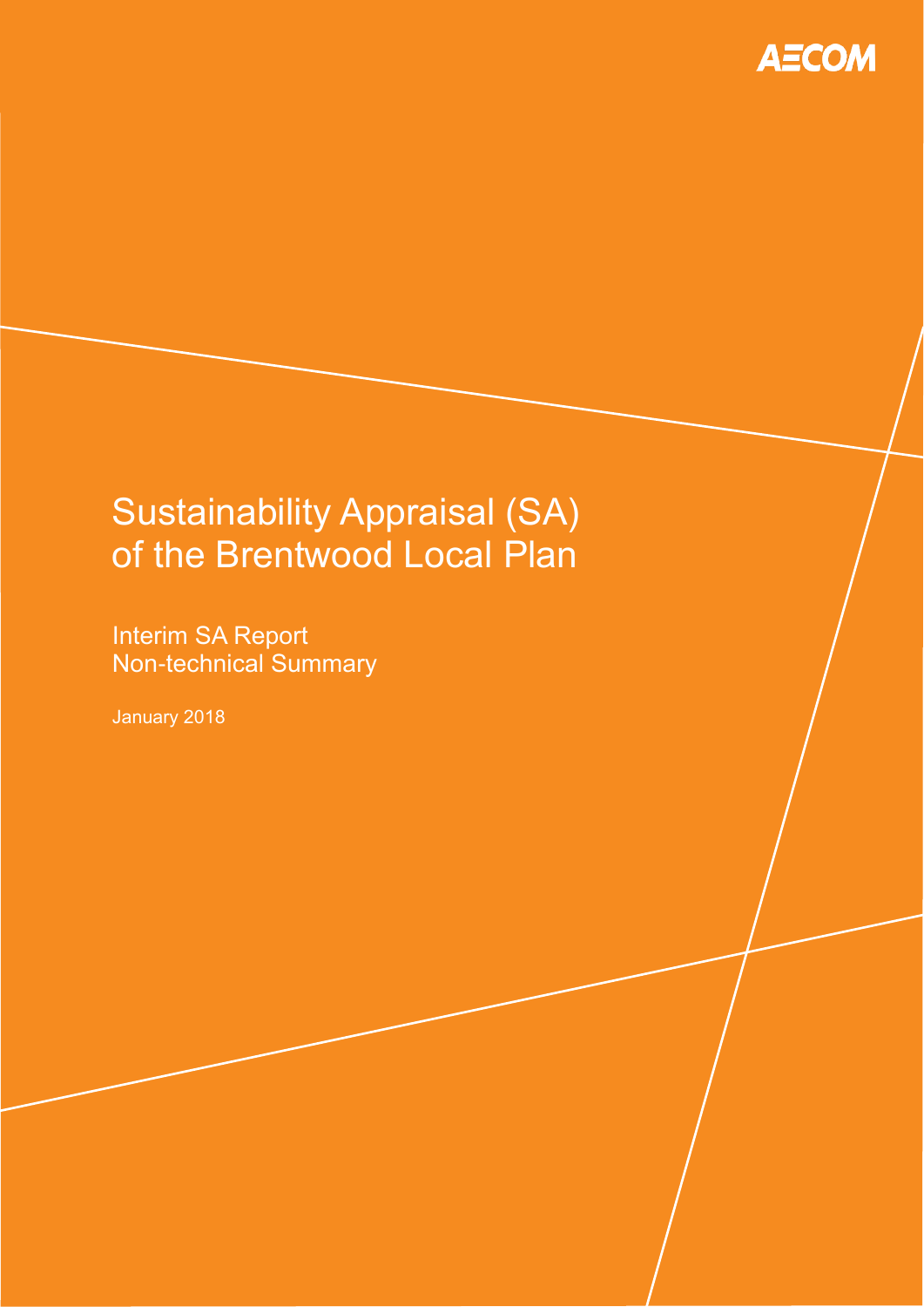

#### **DOCUMENT DETAILS**

| <b>Rev Date</b> | <b>Details</b>                                                                                                                              | <b>Prepared by</b>                            | <b>Reviewed by</b>                   | <b>Approved by</b>                          |
|-----------------|---------------------------------------------------------------------------------------------------------------------------------------------|-----------------------------------------------|--------------------------------------|---------------------------------------------|
| 2018            | January Non-technical summary (NTS) of<br>the Interim SA Report published<br>alongside the 'Preferred Allocations'<br>consultation document | <b>Mark Fessey</b><br>Principal<br>Consultant | Steve Smith<br>Technical<br>Director | <b>Steve Smith</b><br>Technical<br>Director |

#### **Limitations**

AECOM Infrastructure & Environment UK Limited (AECOM) has prepared this Report for the use of Brentwood Borough Council ("Client") in accordance with the terms and conditions of appointment. No other warranty, expressed or implied, is made as to the professional advice included in this Report or any other services provided by AECOM.

Where any conclusions and recommendations contained in this Report are based upon information provided by others, it has been assumed that all relevant information has been provided by those parties and that such information is accurate. Any such information obtained by AECOM has not been independently verified by AECOM, unless otherwise stated in the Report.

AECOM Infrastructure & Environment UK Limited 2 Leman Street, London E1 8FA Telephone: +44 (0)20 7798 5000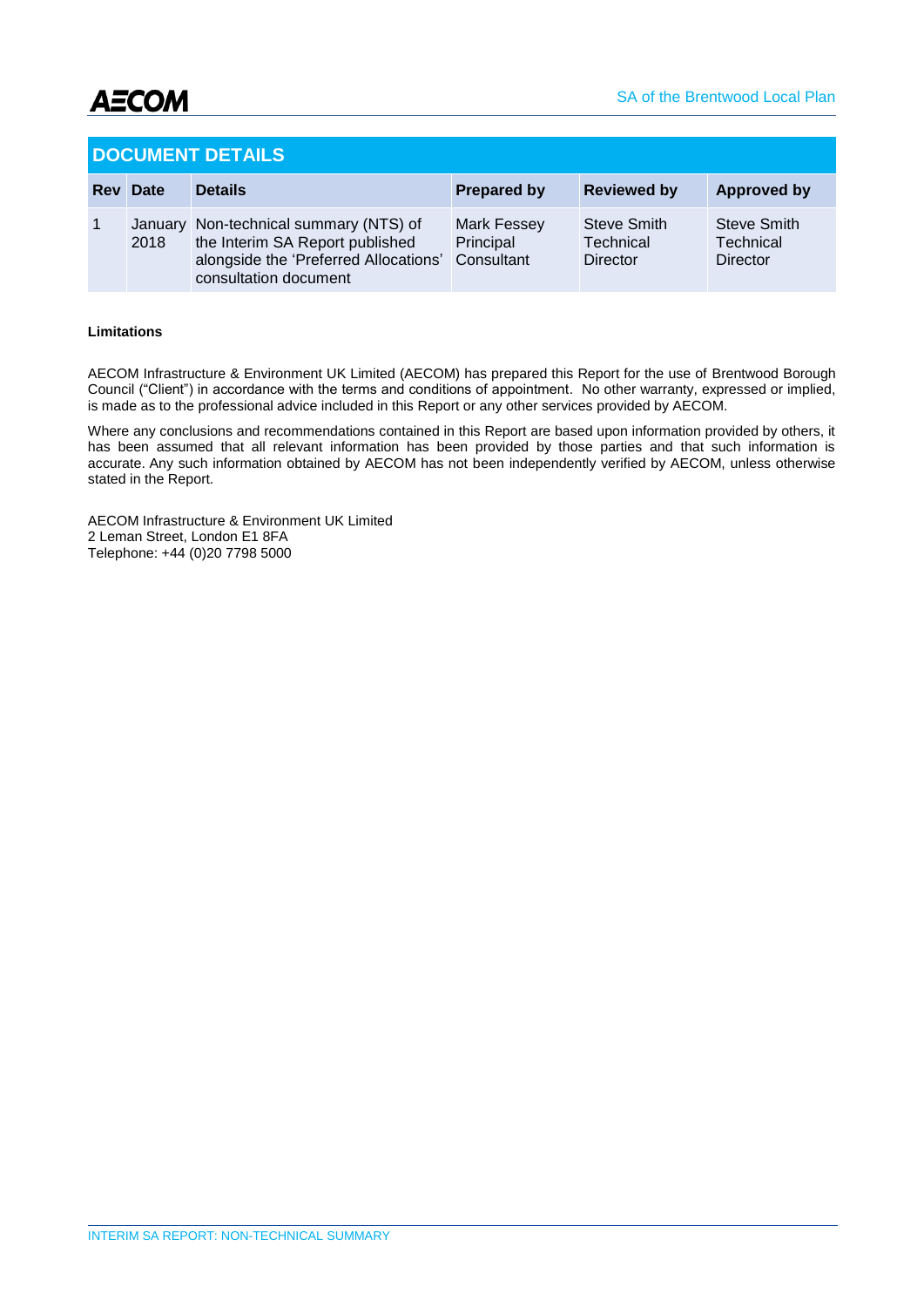# *Introduction*

AECOM is commissioned to lead on Sustainability Appraisal (SA) in support of the emerging Brentwood Local Plan. Once adopted, the plan will allocate land for development and set policies to guide decisions on development and changes in how land is used.

SA is a mechanism for considering and communicating the likely effects of an emerging plan, and alternatives, with a view to avoiding and mitigating adverse effects and maximising the positives. SA for Local Plans is a legal requirement, in-line with the EU Strategic Environmental Assessment (SEA) Directive.

At the current time, a 'Preferred Allocations' consultation document is published by the Council, and an 'Interim SA Report' is published alongside, with a view to informing the consultation. This is a Non-technical Summary (NTS) of the SA Report.

### **Structure of the Interim SA Report / this NTS**

SA reporting essentially involves answering the following questions in turn:

- 1. What has plan-making / SA involved up to this point?
	- i.e. when preparing the draft plan.
- 2. What are the appraisal findings at this current stage?
	- i.e. in relation to the draft plan.
- 3. What are the next steps?

Each of these questions is answered in turn below. Firstly though there is a need to set the scene further by answering the question 'What's the scope of the SA?'

### **What's the scope of the SA?**

The scope of the SA is essentially reflected in a list of sustainability topics and objectives. Taken together, this list indicates the parameters of SA, and provides a methodological 'framework' for appraisal.

#### *Sustainability topics and objectives (the SA framework)*

| Topic                           | <b>Objectives</b>                                                                                                                                                                                                                                                                                                                                                                                                                                                                                                                                                                                                   |  |  |  |  |
|---------------------------------|---------------------------------------------------------------------------------------------------------------------------------------------------------------------------------------------------------------------------------------------------------------------------------------------------------------------------------------------------------------------------------------------------------------------------------------------------------------------------------------------------------------------------------------------------------------------------------------------------------------------|--|--|--|--|
| Air quality                     | • Air pollution (and associated risks to health) must be an on-going consideration particularly<br>that which results from traffic congestion in Brentwood Town Centre.<br>• The health of those in the Borough must be protected from the adverse effects of<br>development through avoidance or mitigation measures.                                                                                                                                                                                                                                                                                              |  |  |  |  |
| <b>Biodiversity</b>             | • The Borough's existing natural assets need to be protected from the impacts of future<br>development and where possible enhanced.<br>• The Borough's network of green infrastructure should be protected, enhanced and<br>strategically expanded to deliver benefits for people and wildlife.<br>• Areas that are home to declining species or habitats should be a particular target for<br>protection and ecological restoration.                                                                                                                                                                               |  |  |  |  |
| Climate<br>change<br>mitigation | • With regionally high levels of domestic GHG emissions, it will be necessary to improve the<br>energy efficiency of all buildings in the Borough.<br>• A shift towards low carbon forms of transport will be required to reduce per capita emissions.<br>• An opportunity exists to obtain a greater proportion of energy from renewable sources, and<br>development should be constructed and situated in order to minimise resource use.<br>. Businesses in the Borough should to contribute to the creation of a low-carbon economy,<br>including reduced levels of energy use in buildings and from transport. |  |  |  |  |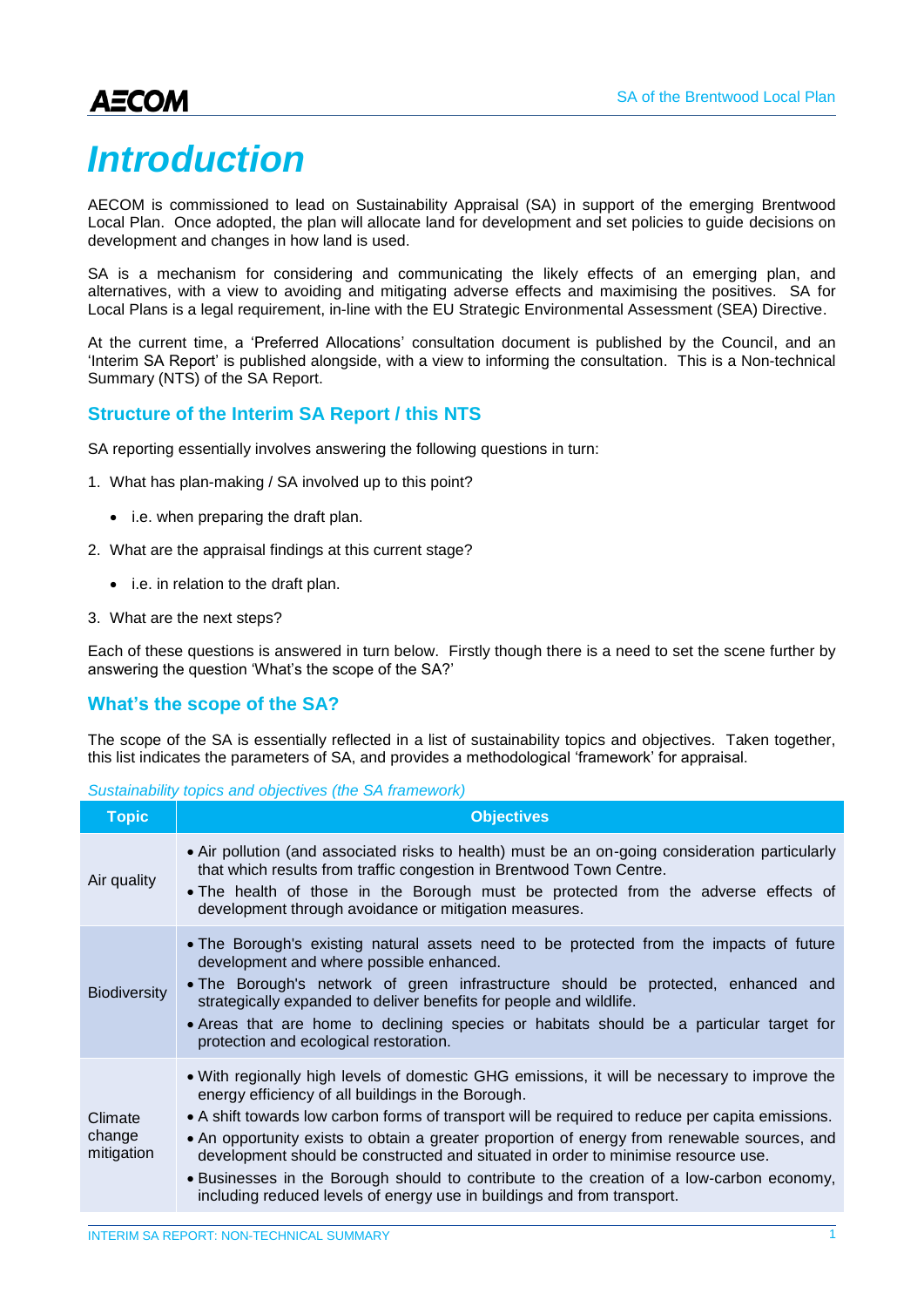

| <b>Topic</b>                    | <b>Objectives</b>                                                                                                                                                                                                                                                                                                                                                                                                                                                                                                                                                                                                                                                                                                                                                                                                                                                                              |  |  |  |  |  |
|---------------------------------|------------------------------------------------------------------------------------------------------------------------------------------------------------------------------------------------------------------------------------------------------------------------------------------------------------------------------------------------------------------------------------------------------------------------------------------------------------------------------------------------------------------------------------------------------------------------------------------------------------------------------------------------------------------------------------------------------------------------------------------------------------------------------------------------------------------------------------------------------------------------------------------------|--|--|--|--|--|
| Community<br>and well-<br>being | • Reduce health inequalities, and inequalities more generally, with a particular focus on those<br>areas suffering from the highest levels of deprivation.<br>• As the number of people aged over 85 in the Borough grows there will be a need for<br>provision of services and suitable accommodation for older people.<br>. Ensure that Gypsy and Traveller communities have suitable access to services and<br>healthcare and that sufficient sites are available to meet demand.<br>. Improve levels of educational performance in certain areas; and ensure that there is<br>sufficient provision of education facilities across the Borough.<br>. Improve access to services and facilities in rural areas of the Borough.<br>. Improved open spaces and recreation facilities are a requirement in certain areas, with a<br>particular focus on youth facilities needed in many places. |  |  |  |  |  |
| Economy<br>and<br>employm't     | • Protect and support the Borough's smaller centres and parades.<br>• The competitiveness of key employment areas such as Brentwood Town Centre and Warley<br>Business Park must be supported, including by promoting sites for high quality offices.<br>• Support investment that leads to high value, knowledge-based employment activities.<br>. Consider future opportunities and consequences associated with the Shenfield and<br>Brentwood Crossrail link.<br>. Support a thriving town centre focused on Brentwood High Street through a good balance of<br>retail (comparison and convenience), services, employment and residential.                                                                                                                                                                                                                                                 |  |  |  |  |  |
| Flooding                        | . Reduce flood risk, including as climate change may increased risk.<br>• Protect and enhance existing natural flood risk management infrastructure and ensure all<br>development incorporates SuDS to minimise flood risk.                                                                                                                                                                                                                                                                                                                                                                                                                                                                                                                                                                                                                                                                    |  |  |  |  |  |
| Heritage                        | . The Borough's heritage assets must be given protection relative to their importance.<br>• Areas of identified historic character should be protected as should the historic buildings that<br>contribute most to local character.<br>. Development must be of an appropriate scale and design, respecting existing character.                                                                                                                                                                                                                                                                                                                                                                                                                                                                                                                                                                |  |  |  |  |  |
| <b>Housing</b>                  | . Housing affordability is a significant issue for many in the Borough and demand for<br>affordable housing is likely to continue to rise; as such there is a need to increase delivery of<br>affordable and intermediate housing.<br>. New housing must be of an appropriate size, tenure and design so as to meet the needs of<br>existing and future residents (including the elderly, disabled people and those in poor health)<br>and ensure that people are able to remain in the Borough as their circumstances change.                                                                                                                                                                                                                                                                                                                                                                 |  |  |  |  |  |
| Landscape                       | . The Borough includes highly valued rural landscapes that require protection and careful<br>management with a view to supporting distinctiveness.<br>• Urban fringe landscapes should also be a focus of careful planning.                                                                                                                                                                                                                                                                                                                                                                                                                                                                                                                                                                                                                                                                    |  |  |  |  |  |
| <b>Soils</b>                    | • Make best use of brownfield land and protect the resource of productive agricultural land.                                                                                                                                                                                                                                                                                                                                                                                                                                                                                                                                                                                                                                                                                                                                                                                                   |  |  |  |  |  |
| Waste                           | • A primary concern is to promote the integration of facilities to enable efficient recycling as<br>part of new developments.<br>• Developers should be encouraged to adopt sustainable construction practices, including<br>handling waste arisings, recycling, and disposal in a sustainable manner.                                                                                                                                                                                                                                                                                                                                                                                                                                                                                                                                                                                         |  |  |  |  |  |
| Water                           | . Water quality is a concern, with a need to improve the ecological status of waterways.<br>. Deliver water efficiency measures, given serious water stress regionally.                                                                                                                                                                                                                                                                                                                                                                                                                                                                                                                                                                                                                                                                                                                        |  |  |  |  |  |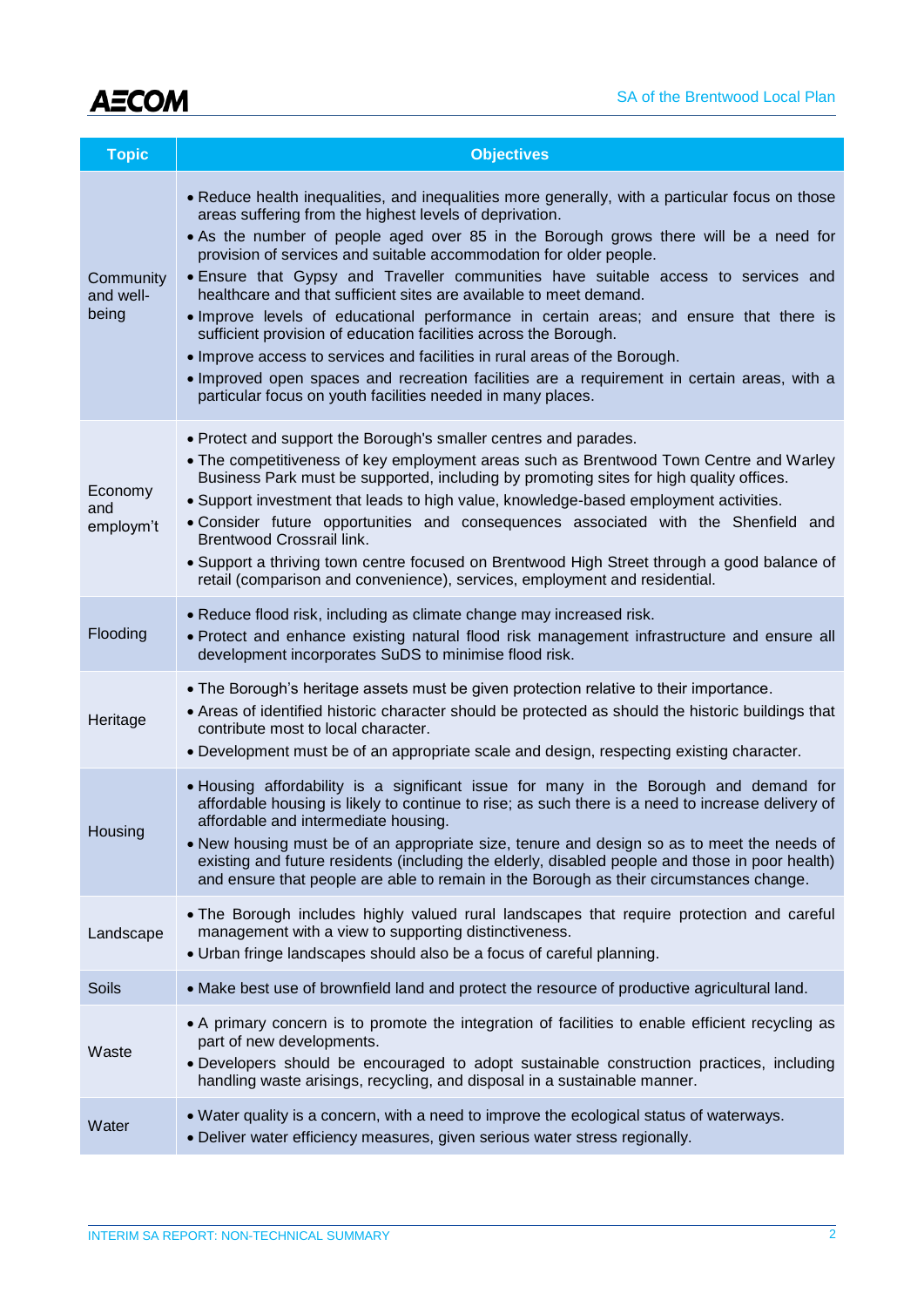# *PLAN-MAKING / SA UP TO THIS POINT*

An important element of the required SA process involves appraising 'reasonable alternatives' in time to inform development of the draft plan, and then publishing information on reasonable alternatives for consultation alongside the draft plan.

As such, Part 1 of the SA Report explains how work was undertaken to develop and appraise a 'reasonable' range of alternative approaches to site allocation, or 'spatial strategy alternatives', in time to inform development of the Preferred Allocations consultation document.

Specifically, Part 1 of the report -

- 1) explains the process of **establishing** the reasonable spatial strategy alternatives;
- 2) presents the outcomes of **appraising** the reasonable spatial strategy alternatives; and
- 3) explains reasons for **establishing** the preferred spatial strategy option, in light of the appraisal.

#### Who led on this work?

It is important to be clear regarding the division of responsibilities -

- 1) Establishing the reasonable alternatives is ultimately the responsibility of the Council; however; in practice AECOM has worked closely with the Council, as an advisor.
- 2) Appraising the reasonable alternatives is the responsibility of AECOM.
- 3) Establishing the preferred spatial strategy option is the responsibility of the Council.

#### **Establishing reasonable alternatives**

The main report explains how reasonable alternatives were established subsequent to a lengthy process of gathering evidence and examining/refining options. The process can be summarised in a diagram.

#### *Establishing the reasonable alternatives*

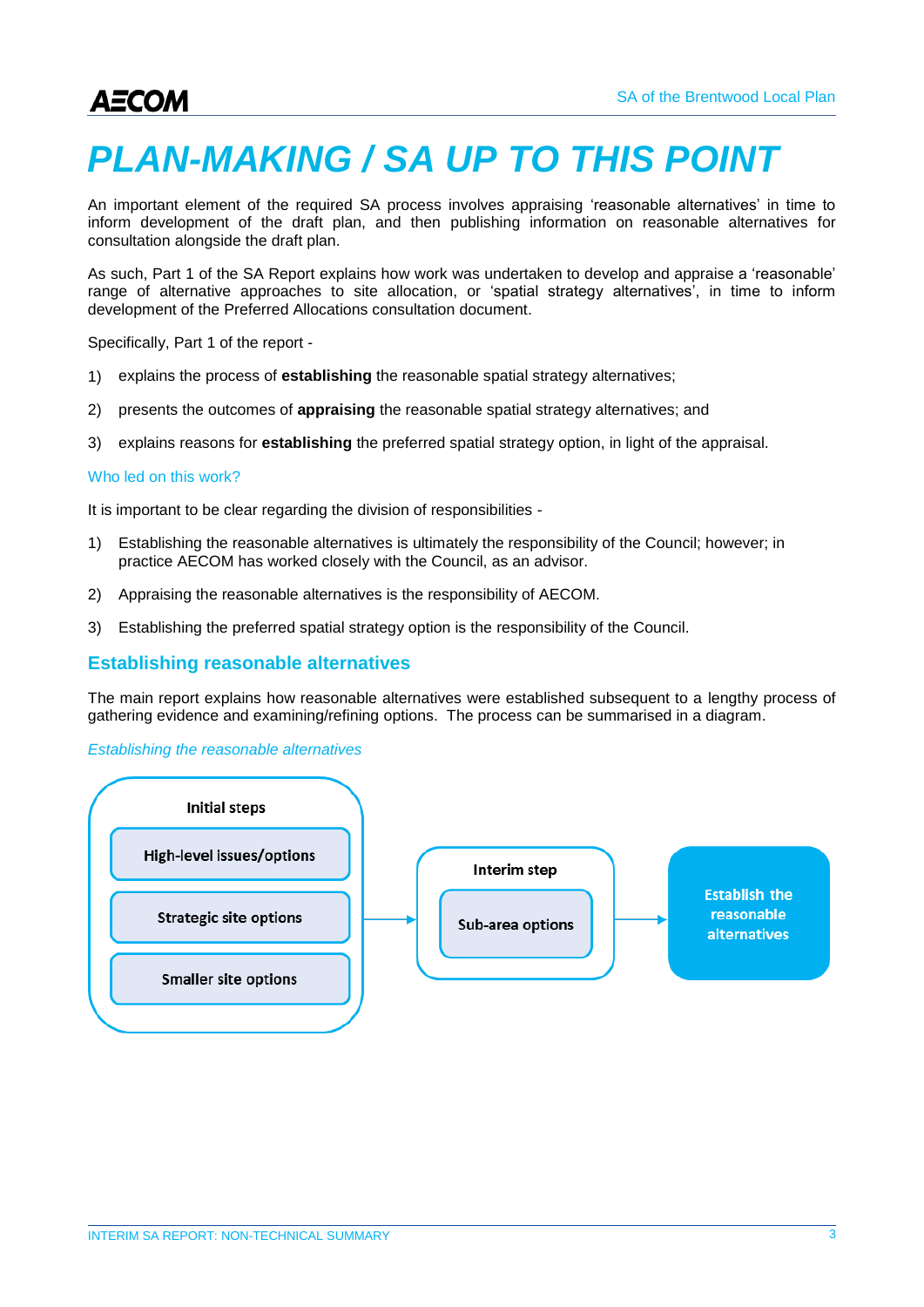

The process of establishing the reasonable alternatives is discussed within Chapter 6 of the Report, which is quite lengthy. As such, it is helpful to present a brief overview of each section within Chapter 6 -

- Section 6.1 **Introduces the process, and presents the flow diagram.**
- Section 6.2 Presents a brief discussion of **high-level issues/options**, in particular focusing on the matters of: objectively assessed housing needs (OAHN); other strategic considerations with a bearing on the quantum of homes to be provided for through the plan; and highlevel considerations in respect of the broad distribution of housing.
- Section 6.3 Introduces the **strategic site options** that are available, and hence might potentially feature within reasonable spatial strategy alternatives.
- Section 6.4 Introduces the **smaller site options** that are available, and hence might potentially feature within reasonable spatial strategy alternatives.
- Section 6.5 Draws together information from the three steps discussed above, in order to arrive at a discussion of **sub-area options**, e.g. options for the A12 corridor and the A127 corridor.
- Section 6.6 Draws together information from the steps discussed above, in order to establish a single set of **reasonable spatial strategy alternatives** for appraisal.

The reasonable spatial strategy alternatives ultimately arrived at (within Section 6.6 of the SA Report) are presented below - see Table 1. The key point to note is that there are a number of **'constants'** across the alternatives (including allocation of a package of preferred smaller allocations) and a number of **'variables'**.

There are four variables, each associated with either two or three **options**:

- 1) North of Brentwood should it be allocated, or not?
- 2) West of West Horndon should it be allocated, and if so for how many homes?
- 3) East of West Horndon should it be allocated, and if so for how many homes?
- 4) Dunton Hills Garden Village should it be allocated, or not?

There are a large number of feasible permutations of these options; however, many of the permutations can be ruled out as unreasonable on the basis of one of the following **rules** -

- Too few homes there is a need to allocate sufficient land to deliver Objectively Assessed Housing Need (OAHN), which means 380 dwellings per annum (dpa). As part of this there is a need to provide a contingency, or 'buffer', to account for the risk of unforeseen delayed delivery at one or more sites.
- West Horndon East the assumption is that this site
	- would only ever be deemed suitable for allocation in addition to West Horndon West, reflecting the fact that it is a more constrained site, and also that its allocation could foreclose the option of a strategic scheme at Dunton Hills; and
	- could not be allocated in addition to Dunton Hills Garden Village.
- Too many homes it is unreasonable to examine options that would involve allocating land to deliver in excess of 500 dpa, recognising that a scenario whereby the Government standard OAHN methodology is adopted would result in Brentwood's OAHN increasing to 454 dpa (or 494 if the 'cap' is removed).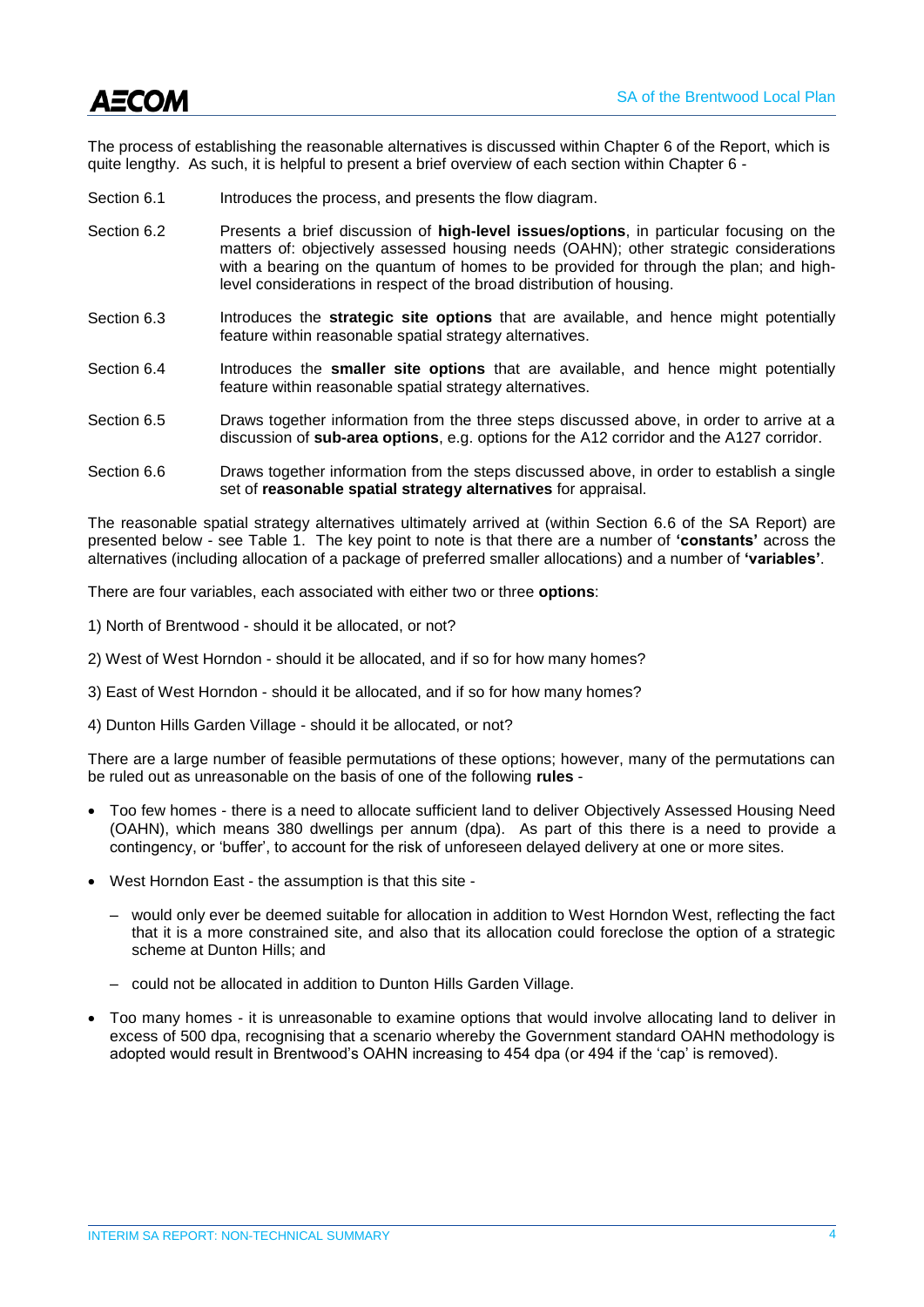## *The reasonable alternatives*

|                                  |           | <b>Option 1</b>              | <b>Option 2</b>                     | <b>Option 3</b>                  | <b>Option 4</b>                  | <b>Option 5</b>                                                        | <b>Option 6</b>                                                        | <b>Option 7</b>                                                                             | <b>Option 8</b>                                                  | <b>Option 9</b>                                                  | <b>Option 10</b>                                                                      |                                                                                    |
|----------------------------------|-----------|------------------------------|-------------------------------------|----------------------------------|----------------------------------|------------------------------------------------------------------------|------------------------------------------------------------------------|---------------------------------------------------------------------------------------------|------------------------------------------------------------------|------------------------------------------------------------------|---------------------------------------------------------------------------------------|------------------------------------------------------------------------------------|
|                                  |           |                              | West<br>Horndon<br>West and<br>East | <b>North</b><br><b>Brentwood</b> | <b>Dunton</b><br><b>Hills GV</b> | <b>North</b><br><b>Brentwood</b><br>plus West<br>Horndon<br>West (low) | <b>Dunton</b><br><b>Hills GV</b><br>plus West<br>Horndon<br>West (low) | <b>North</b><br><b>Brentwood</b><br>plus West<br>Horndon<br>West (low)<br>and East<br>(low) | <b>North</b><br><b>Brentwood</b><br>plus West<br>Horndon<br>West | <b>Dunton</b><br><b>Hills GV</b><br>plus West<br>Horndon<br>West | <b>North</b><br><b>Brentwood</b><br>plus West<br>Horndon<br>West<br>(low) and<br>East | <b>North</b><br><b>Brentwood</b><br>plus West<br>Horndon<br>West and<br>East (low) |
| Completions (already built)      |           |                              | 527                                 | 527                              | 527                              | 527                                                                    | 527                                                                    | 527                                                                                         | 527                                                              | 527                                                              | 527                                                                                   | 527                                                                                |
| Commitments (already consented)  |           |                              | 825                                 | 825                              | 825                              | 825                                                                    | 825                                                                    | 825                                                                                         | 825                                                              | 825                                                              | 825                                                                                   | 825                                                                                |
| Forecast completions/commitments |           |                              | 250                                 | 250                              | 250                              | 250                                                                    | 250                                                                    | 250                                                                                         | 250                                                              | 250                                                              | 250                                                                                   | 250                                                                                |
| Windfall                         |           | 507                          | 507                                 | 507                              | 507                              | 507                                                                    | 507                                                                    | 507                                                                                         | 507                                                              | 507                                                              | 507                                                                                   |                                                                                    |
|                                  |           | Main urban area (brownfield) | 1152                                | 1152                             | 1152                             | 1152                                                                   | 1152                                                                   | 1152                                                                                        | 1152                                                             | 1152                                                             | 1152                                                                                  | 1152                                                                               |
| Allocations                      |           | Main urban area (greenfield) | 95                                  | 95                               | 95                               | 95                                                                     | 95                                                                     | 95                                                                                          | 95                                                               | 95                                                               | 95                                                                                    | 95                                                                                 |
|                                  | Constants | Main urban area Green Belt   | 1437                                | 1437                             | 1437                             | 1437                                                                   | 1437                                                                   | 1437                                                                                        | 1437                                                             | 1437                                                             | 1437                                                                                  | 1437                                                                               |
|                                  |           | West Horndon urban           | 580                                 | 580                              | 580                              | 580                                                                    | 580                                                                    | 580                                                                                         | 580                                                              | 580                                                              | 580                                                                                   | 580                                                                                |
|                                  |           | Ingatestone Green Belt       | 218                                 | 218                              | 218                              | 218                                                                    | 218                                                                    | 218                                                                                         | 218                                                              | 218                                                              | 218                                                                                   | 218                                                                                |
|                                  |           | Northern villages Green Belt | 169                                 | 169                              | 169                              | 169                                                                    | 169                                                                    | 169                                                                                         | 169                                                              | 169                                                              | 169                                                                                   | 169                                                                                |
|                                  |           | North Brentwood              |                                     | 2500                             |                                  | 2500                                                                   |                                                                        | 2500                                                                                        | 2500                                                             |                                                                  | 2500                                                                                  | 2500                                                                               |
|                                  | Variables | West Horndon West            | 1200                                |                                  |                                  | 600                                                                    | 600                                                                    | 600                                                                                         | 1200                                                             | 1200                                                             | 600                                                                                   | 1200                                                                               |
|                                  |           | West Horndon East            | 1000                                |                                  |                                  |                                                                        |                                                                        | 500                                                                                         |                                                                  |                                                                  | 1000                                                                                  | 500                                                                                |
|                                  |           | Dunton Hills Garden Village  |                                     |                                  | 2500                             |                                                                        | 2500                                                                   |                                                                                             |                                                                  | 2500                                                             |                                                                                       |                                                                                    |
| Total                            |           | 7960                         | 8260                                | 8260                             | 8860                             | 8860                                                                   | 9360                                                                   | 9460                                                                                        | 9460                                                             | 9860                                                             | 9960                                                                                  |                                                                                    |
| Total p.a.                       |           |                              | 398                                 | 413                              | 413                              | 443                                                                    | 443                                                                    | 468                                                                                         | 473                                                              | 473                                                              | 493                                                                                   | 498                                                                                |
| <b>Total above OAHN</b>          |           |                              | 360                                 | 660                              | 660                              | 1260                                                                   | 1260                                                                   | 1760                                                                                        | 1860                                                             | 1860                                                             | 2260                                                                                  | 2360                                                                               |
| % over OAHN                      |           |                              | 5%                                  | 9%                               | 9%                               | <b>17%</b>                                                             | <b>17%</b>                                                             | 23%                                                                                         | 24%                                                              | 24%                                                              | 30%                                                                                   | 31%                                                                                |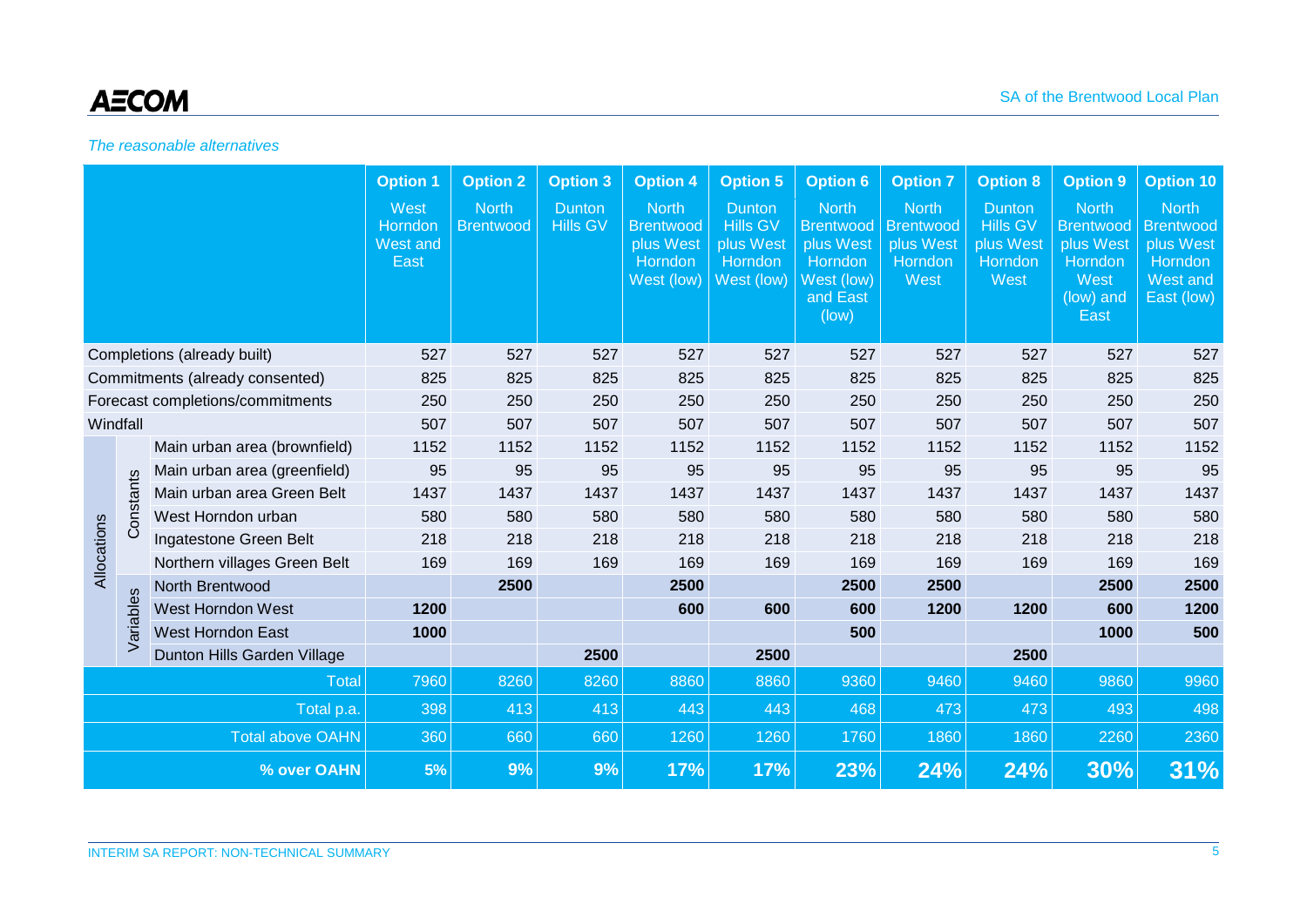## **Appraising reasonable alternatives**

#### Introduction

Appraisal findings are presented as a discussion under each of the sustainability topic headings that comprise the SA Framework (as established at the SA 'scoping' stage; see further explanation within Chapter 4). A final heading also presents a brief conclusion.

Each narrative compares and contrasts the merits of the alternatives, before drawing conclusions on a broad order of preference (with **green/red** text used to highlight options standing out as performing relatively well or relatively poorly). The opportunity is also taken to predict significant effects, where this can be done with a degree of confidence.

#### Air quality

A focus of growth along the A127 corridor performs well, with options focusing growth at North Brentwood performing poorly given traffic congestion and two designated Air Quality Management Areas (AQMAs). There could be the potential to address issues through major road infrastructure upgrades; however, there is currently no certainty. Options for upgrading the A12 north of Brentwood are being discussed; however, discussions are at an early stage, and it is not clear what the implications might be for A12 junctions at Brentwood.

With regards to the approach to growth within the A127 corridor, there are arguments to suggest that West Horndon is the preferable location from a perspective of minimising traffic, with knock-on positive implications for air quality, including because a train station would be within easy walking distance. However, there may also be significant opportunities at Dunton Hills Garden Village - around minimising the need to travel, and supporting low carbon means of travel - including on the basis that the scheme has Garden Village status. Detailed work to explore options is ongoing. There will be a need to take into account the potential for air pollution hotspots to become established - also taking into account possible in combination effects with other nearby growth locations - however, it is noted that there are no AQMAs in Basildon, and there is generally good access to the strategic road network in this area.

In conclusion, **Options 1, 3, 5 and 8** perform notably well, in respect of air quality, as the need to develop North Brentwood would be avoided. Other options perform less well, and it is considered appropriate to 'flag' **Options 9 and 10** as performing notably poorly, with the potential for **significant negative effects**, recognising that growth at West Horndon (which would be high under these options, in addition to growth at North Brentwood) would also impact on traffic and air pollution in Brentwood town centre.

#### **Biodiversity**

Whilst it is difficult to draw strong conclusions, on balance options involving a focus to the North of Brentwood, and minimal growth along the A127 corridor, are judged to perform best. The A127 corridor is sensitive given proximity to the woodlands of Thorndon Park to the north, with small 'fingers' of ancient woodland stretching south of the A127. In this respect it is the East of West Horndon site that is notably constrained.

Another consideration is the importance of the landscape in respect of maintaining ecological connectivity between Thorndon Living Landscape (ad identified by the Wildlife Trusts) and the Langdon Hills and/or the Bulphan Fen Living Landscapes to the south. In this respect, it is the Dunton Hills Garden Village site that is most constrained, although there is a clear opportunity to leave areas within the site undeveloped as green corridors (including land in the vicinity of Eastlands Spring, which links to habitat patches/landscapes to the north and south).

In conclusion, **Option 7** performs notably well, as North Brentwood and West Horndon West are seemingly relatively unconstrained sites, from a biodiversity perspective. However, there is considerable uncertainty ahead of further investigation (in particular in respect of North Brentwood). Significant negative effects are not predicted for those options that perform less well, as there will be very good opportunity to design-in effective green infrastructure (including, it is assumed, at the East of West Horndon site under a 1,000 home scenario).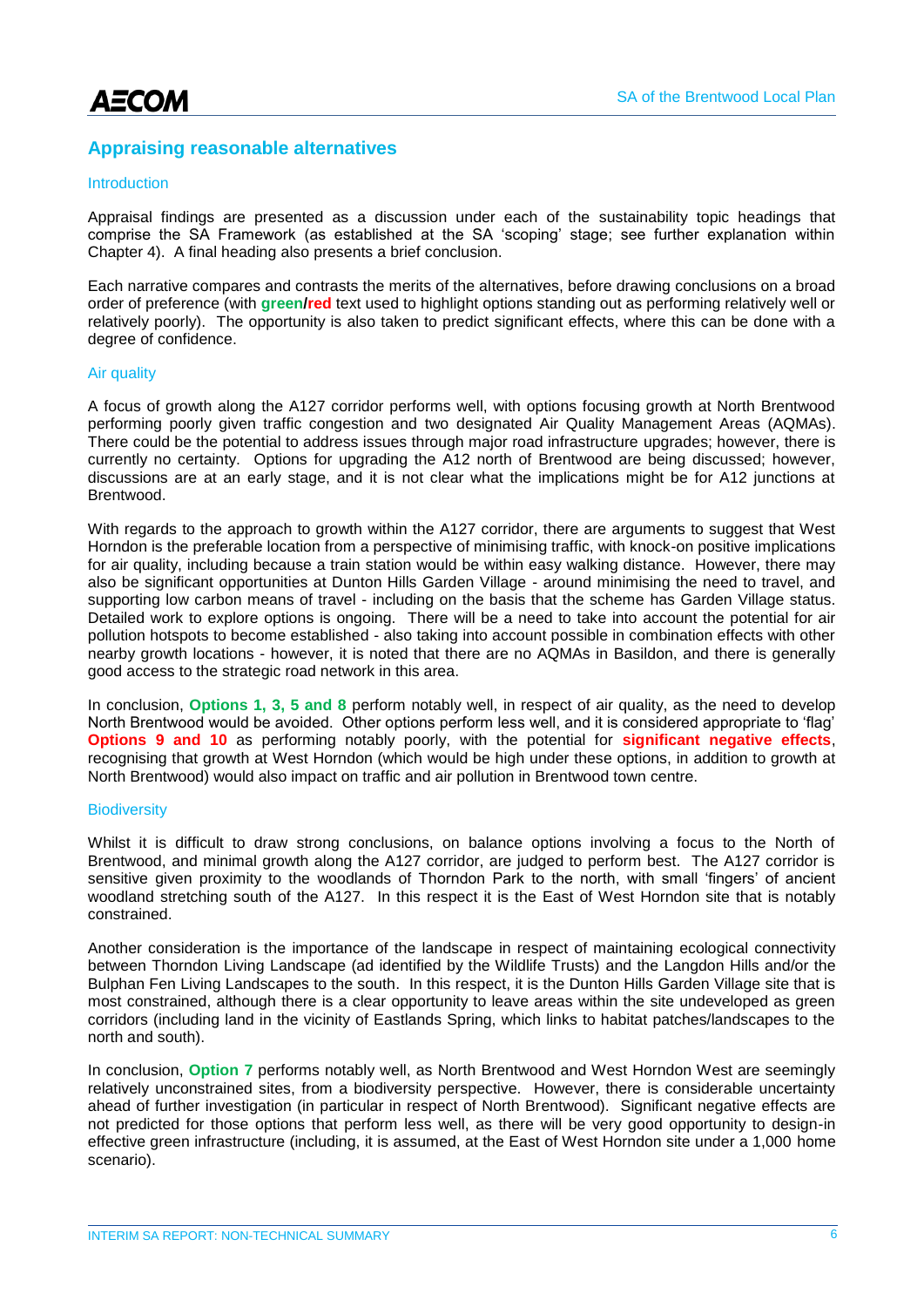AECOM

#### Climate change mitigation

There is a need to consider the performance of the alternatives both in terms of minimising per capita greenhouse gas (GHG) emissions from transport, and also per capita GHG emissions from the built environment.

With regards to transport emissions, it is difficult to differentiate the alternatives. Within the A127 corridor there is the potential to achieve new homes and jobs in close proximity, deliver a new bus route linking the A127 corridor to Brentwood, enhance walking/cycling infrastructure (including to train stations) and also increase the offer at West Horndon and Laindon local centres; however, equally, many homes at North of Brentwood would be within walking distance of Brentwood town centre, and the Crossrail station at **Shenfield** 

With regards to GHG emissions from the built environment, there is essentially a need to support large scale schemes where ambitious low carbon measures can be implemented, including decentralised low/renewable heat and/or power generation schemes (e.g. a biomass fuelled Combined Heat and Power system)

In conclusion, **Option 10** performs best as it would involve the greatest concentration of growth (i.e. a concentration of growth at both North Brentwood and West Horndon). It is not possible to conclude that any option would result in significant effects, either positive or negative, recognising that climate change mitigation is a global issue.

#### Communities and wellbeing

A primary consideration is access to community infrastructure (with capacity), both for new and existing residents, which in the Brentwood context is understood to mean supporting a large scale new scheme, which can deliver new strategic community infrastructure. Maximising growth within the A127 corridor would increase the likelihood of delivering a new secondary school, whilst a North Brentwood scheme could deliver targeted enhancements to community infrastructure to complement what is currently available across the urban area.

In this respect, Option 4 performs notably poorly on the basis that it would involve only a 600 home (i.e. lower density) urban extension to West Horndon in the A127 corridor. This scale of growth could likely deliver a primary school; however, it would likely not deliver a new or improved local centre for the village.

Furthermore, there are tensions in respect of growth to the North of Brentwood, and at West Horndon, as growth would be in the form of an urban extension, with direct impacts to local residents (e.g. in respect of amenity and traffic congestion, including during construction). Also, both schemes would be of a limited scale (2,000 to 2,500 homes) such that funding for infrastructure would be limited.

Also, and in contrast to Dunton Hills Garden Village, neither scheme would qualify for national funding as a Garden Village, which could represent something of a missed opportunity. Government's 2017 Housing White Paper is strongly supportive of Garden Villages because of the potential to deliver community benefits over-and-above what can be achieved through urban extensions, with statements including

*"Provided they are supported by the necessary infrastructure, they are often more popular with local communities than piecemeal expansion of existing settlements."* 

*"The Government… will work with… garden communities to ensure that development and infrastructure investment are as closely aligned as possible…"* 

"[The Government will] *strengthen local representation and accountability, and increase opportunities for [garden] communities to benefit from land value capture*."

In conclusion, whilst there is an argument to suggest that Option 8 performs best as it would involve maximum growth within the A127 corridor, there are concerns regarding expansion at West Horndon, from a communities perspective, and so on balance **Option 3** - which would involve support for Dunton Hills Garden Village only - is judged to perform best. **Option 4** performs notably least well, as it would involve somewhat piecemeal expansion at West Horndon. Significant effects are not predicted at this stage - either positive or negative - recognising that detailed proposals for all the sites in question are still in development.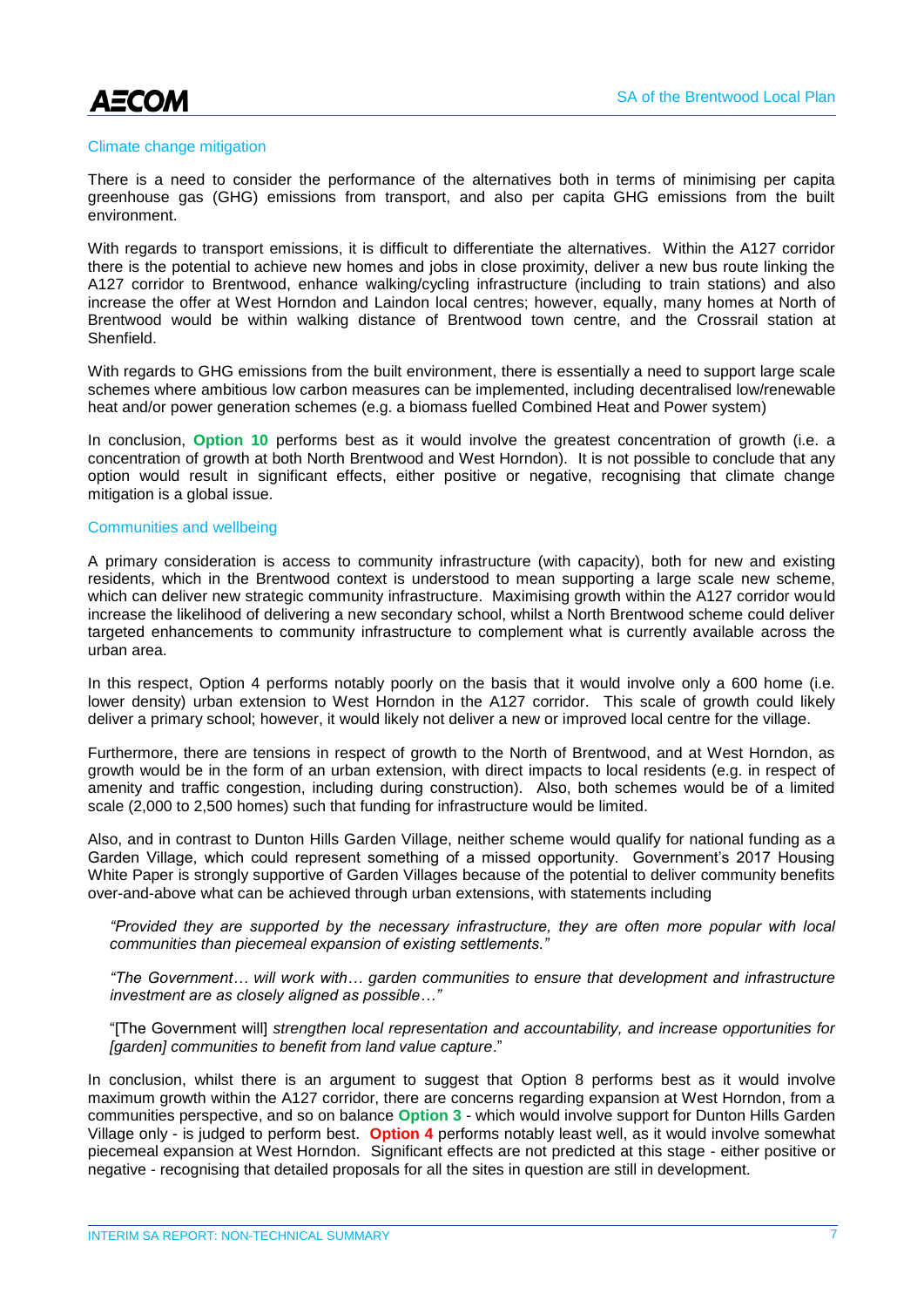AECOM

#### Economy and employment

There is a need to support an approach to housing growth that in turn supports delivery of significant new employment land along one or both corridors, both of which are of potentially regional importance, given the proximity to London.

Under all options there is an assumption that a strategic cluster of employment land will be supported along the A127 corridor, with the focus being on a large 'Brentwood Enterprise Park' scheme adjacent to M25 junction 29. The only potential to directly support additional delivery of employment land would be at Dunton Hills Garden Village; and the effect could well be to strengthen the A127 corridor employment cluster, also recognising that the A127 corridor in Basildon Borough is already seen as an 'Enterprise Corridor'. With regards to North Brentwood, there would be merit to delivering new housing in close proximity to Brentwood Town Centre and Shenfield Crossrail Station.

In conclusion, **Option 3** performs best, as it would deliver new employment land along the A127 corridor. Given established objectives in relation to the A127 as a priority corridor for employment growth, it is possible to conclude the likelihood of **significant positive effects**. Options 5 and 8 might perform equally well, but there is perhaps a risk of traffic congestion impacting businesses along the corridor.

#### **Flooding**

It should be possible to avoid fluvial flood risk zones, and the worsening of flood risk offsite (through increased surface water run-off) under all options. An area of fluvial flood risk intersects the west of the Dunton Hills Garden Village site; however, given the extent of the site, it should be possible to leave this area, and a sufficient buffer, undeveloped.

In conclusion, the alternatives are judged to perform broadly **on a par**, and significant effects are not predicted.

#### **Heritage**

The A127 corridor is relatively unconstrained from a historic environment perspective, with a primary consideration being adjacent Thorndon Hall Registered Park and Garden (Grade II\* listed) and Thorndon Park Conservation Area, which primarily constrains West Horndon East (indeed, the designated land intersects the potential development area, to a small extent).

A single Grade II listed building does fall within centre of the Dunton Hills Garden Village site, which will inevitably be impacted through loss of its rural setting; however, means to mitigate impact are being explored, e.g. through sensitive integration of the listed building into a local centre (such that residents would experience and appreciate the listed building and its curtilage structures), or through integration with green infrastructure stretching to the south east. The latter approach might enable a degree of connectivity with the two listed buildings at the edge of the site (one being Grade II St. Mary's Church, built in 1873 and now disused) and heritage assets beyond (including the Plotlands Museum, which forms part of the Langdon Centre, run by Essex Wildlife Trust).

North Brentwood is potentially more constrained, given the adjacent cluster of listed buildings, including a Grade II\* listed church, which represents the small historic core of Shenfield (pre-train station). The possibility of increased traffic congestion impacting on the Brentwood Town Centre Conservation Area is another consideration.

In conclusion, **Options 3, 5 and 8** perform best as the need to develop North Brentwood and West Horndon East would be avoided. On this basis, **Option 9** performs least well; however, it is not possible to conclude the likelihood of significant negative effects.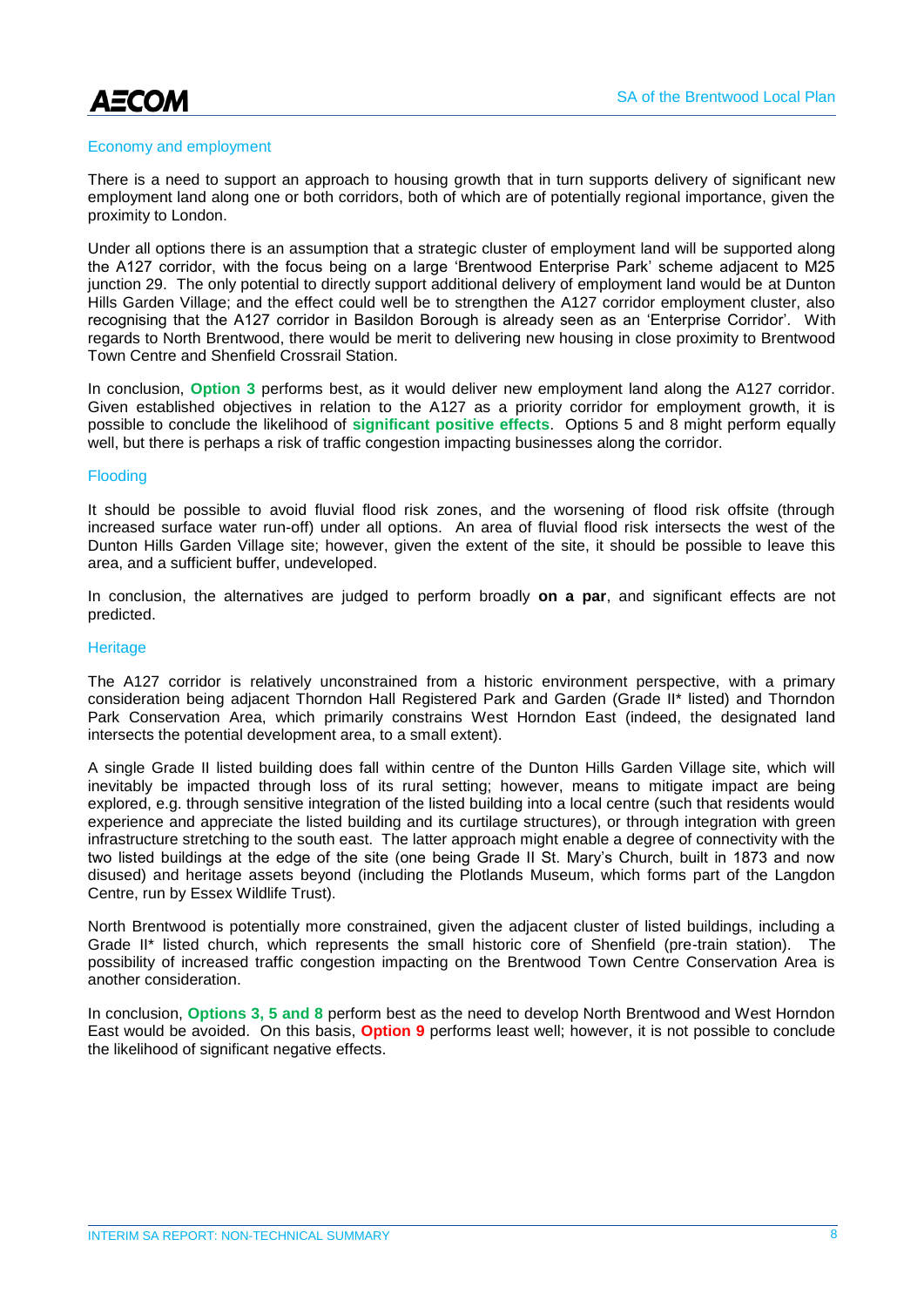

#### **Housing**

Higher growth options perform best as the effect could well be to deliver 'above OAHN' in practice (even once account is taken of the possibility of one or more sites not delivering the anticipated number of homes in the plan period). This would mean that affordable housing needs are met more fully, and the effect could also be to reduce the risk of unmet needs arising at the sub-regional scale (recognising that whilst Brentwood is a self-contained housing market area, there are functional links to surrounding housing market areas).

Deliverability of housing is another important consideration, and in this respect it is noted that little or no detailed work has been completed in respect of delivering a North Brentwood scheme, and that major road infrastructure upgrades would be required. Spatial distribution of housing is another consideration, with there being an argument to suggest that housing growth should be focused at the main urban area, from where needs arise; however, this is considered to be less important factor.

In conclusion, **all options** would lead to **significant positive effects,** although there is considerable uncertainty in respect of Option 1, which would involve providing for only a 5% buffer over-and-above the OAHN (380 dpa). **Options 7 to 10** are judged to perform best, as they are the higher growth options, and indeed options that would involve providing for a number of homes in excess of 454 dpa, which is the figure suggested by the Government's draft standardised methodology (due to be finalised in summer 2018).

#### Landscape

There are no nationally important designated landscapes within the Borough; however, around 89% of the Borough is designated Green Belt, which is designated in order to perform a number of 'purposes', one of which is to maintain 'openness'.

The strategic importance of the A127 corridor as a landscape gap between London and Basildon, and in particular the importance of the gap between West Horndon and Basildon, has been highlighted by stakeholders, notably CPRE and Thurrock Council. However, work has been completed to ascertain how landscape impacts associated with Dunton Hills Garden Village could be mitigated and minimised, and West Horndon is a flat landscape that should lend itself to relatively effective screening.

With regards to North Brentwood, this is not thought to be a particularly high quality landscape; however, this large 'green wedge' extending into the urban area is valued locally. There is not a high density of public rights of way (e.g. there is no route north from Brentwood town centre, through the 'green wedge' to the countryside beyond); however, there might feasibly be the potential to enhance its green infrastructure role in the future.

In conclusion, **Option 1** is judged to perform best as it would involve minimal housing growth, and it follows that **Options 9 and 10** perform worst, as the highest growth options. Taking a precautionary approach, in the nascence of detailed evidence, it is appropriate to conclude that all alternatives would lead to **significant negative effects**. Brentwood Borough, as a whole, is sensitive from a landscape perspective.

#### Soil

There is a need to avoid loss of higher quality ('best and most versatile') agricultural land. In this respect, the great majority of undeveloped land in Brentwood is Grade 3 (good to moderate quality) in the Agricultural Land Classification, according to the nationally available 'Provisional Agricultural Land Quality' dataset. However, the national data-set is of very low resolution, which means that it is difficult to apply it to the appraisal of individual sites, and in turn difficult to apply it to the appraisal of the spatial strategy alternatives.

The other available dataset is known as the 'Post 1988' dataset. This dataset is an accurate reflection of agricultural land quality, on the basis that the methodology involves field surveys. However, the data-set is very patchy, with data only being available for a very small proportion of the Borough, and no data available for any of the strategic site options in question here.

In conclusion, the alternatives are judged to perform broadly **on a par**. In respect of effect significance, it is difficult to draw a conclusion, but on balance it is appropriate to conclude that all options would lead to **significant negative effects**, given the risk of significant loss of best and most versatile agricultural land.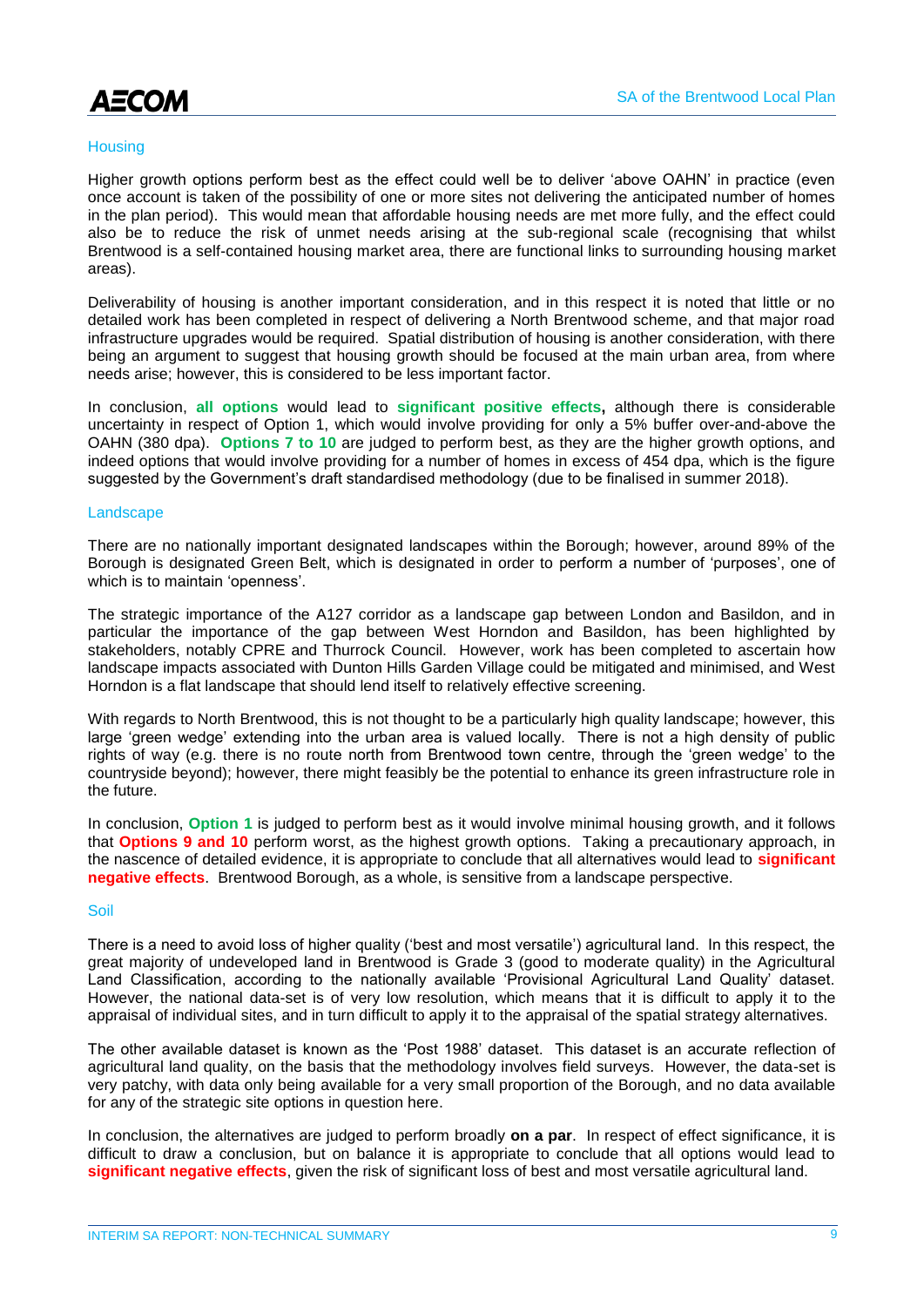

N.B. Another consideration relates to the sterilisation of known mineral resources, taking account of areas safeguarded by the Essex Minerals Plan 2014; however, none of the sites in question are constrained in this respect.

#### **Water**

There are known to be wastewater capacity constraints in the north of the Borough, associated with Doddinghurst and Ingatestone waste water treatment works; however, this does not have a bearing on the appraisal. There are also localised surface water and foul water drainage constraints; however, again this does not have a bearing on the appraisal.

On this basis, the alternatives are judged to perform broadly **on a par** and significant effects are not predicted; however, there is considerable uncertainty as work completed to date, in respect of wastewater treatment capacity, has not involved examining high growth scenarios (or concentrations of growth) of the nature under consideration here.

N.B. with regards to other 'water' issues, namely issues around the use of scares potable water supplies and water quality within rivers and groundwater, there is no potential to differentiate the alternatives. In respect of potable water supply, it is not possible to conclude that lower growth in Brentwood is a preferable option, as this is a regional issue and Brentwood is not known to be any more constrained than neighbouring authorities. In respect of water quality, there are not known to be any strategic constraints - e.g. particular river systems that are sensitive or in need of improvement - and there is always good potential to address matters at the development management stage, e.g. through designing-in sustainable drainage systems (SuDS).

#### Appraisal conclusion

The appraisal serves to highlight that all options are associated with pros and cons, in respect of sustainability objectives. Option 3 is found to perform well in terms of the greatest number of objectives (air quality, communities, heritage, employment); however, there are certain draw-backs, including in respect of biodiversity, landscape and housing. Option 1 (low growth) is found to perform best from a 'landscape' perspective; however, there are draw-backs from a 'housing' perspective, as provision would be made for just a small (5%) buffer over-and-above OAHN. The high growth options (Options 9 and 10) perform very well from a 'housing' perspective; however, the appraisal highlights draw-backs in respect of a number of issues/objectives, most notably 'air quality' (with 'significant negative effects' predicted), as well as uncertainties in respect of some other issues/objectives (e.g. 'soils' and 'water').

There is a need for plan-makers to make a decision regarding how best to balance, or 'trade-off', competing objectives, and in turn decide which option best represents sustainable development overall.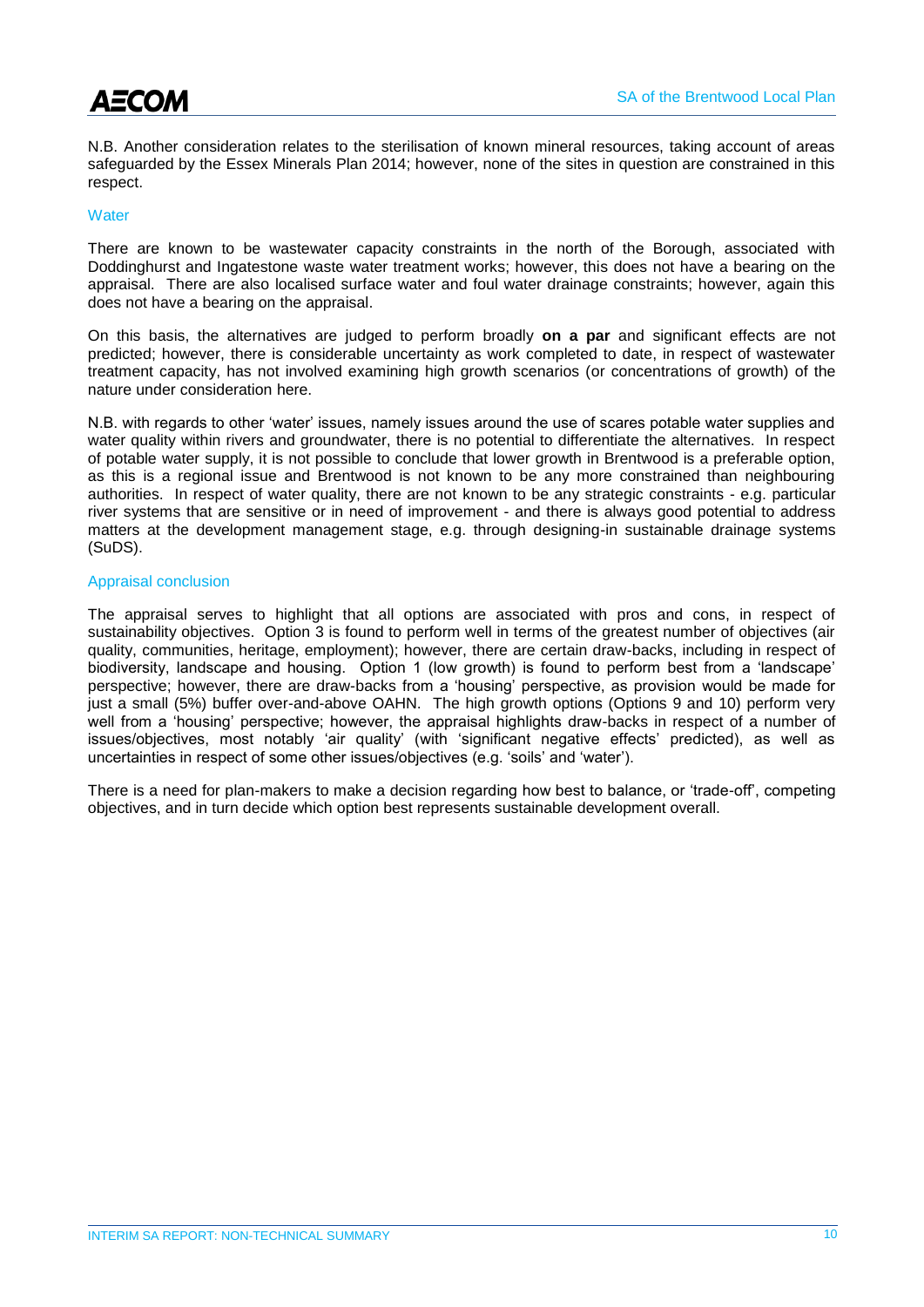**AECOM** 

### **Establishing the preferred option**

The following text is the **response of Officers** to the alternatives appraisal, i.e. reasons for supporting the preferred option in-light of the alternatives appraisal.

The preferred approach is Option 3, which involves allocating Dunton Hills Garden Village only, in addition to the sites that are a 'constant' across the reasonable alternatives, and thereby putting in place an overall land supply sufficient to provide (assuming no delayed delivery) for 413 dpa.

The appraisal finds Option 3 to have pros and cons, as per all the alternatives; however, it is apparent that Option 3 performs well in terms of the majority of sustainability objectives, which itself is a strong indicator of overall sustainability. The appraisal highlights certain concerns regarding Dunton Hills Garden Village, but notes that there is good potential to address issues through targeted infrastructure delivery and careful masterplanning. In this respect, the Council would wish to highlight that -

- Work has progressed on a masterplan with facilitated support from Design Council cabe which has resulted in a series of clearly defined 'localised' garden village principles for the site. Some of the principles focus upon the use of the landscape to help inform the future built form and need to ensure that Green Infrastructure is a central feature of the scheme.
- Central to the principles is also the concept of community engagement and ultimately the management and ownership of assets for future generations. Effective infrastructure planning from an early stage in the project is considered essential, to ensure facilities such as schools, open spaces, active travel options, recreational and community facilities are built in at the start. One of the clear sustainability benefits of the project is the opportunity to plan comprehensively for infrastructure growth rather than through piecemeal incremental development.
- The concept of the garden village is far removed from 'houses in fields' and requires a real commitment to the principles of a garden settlement with its focus upon balancing housing, the quality of the environment and local employment opportunities. Dunton Hills will deliver housing, a new village centre, supporting infrastructure and new employment space. It is an integrated project and should be viewed holistically.
- A core principle of garden settlements (from their early conceptualisation) is the focus upon public health and creating places which support healthier living. Within the Dunton Hills project there is a focus upon green infrastructure, open spaces, recreation and supporting active travel (cycling and walking). It is built into the core masterplanning ideas and provides a marked departure from traditional urban extension schemes with their reliance upon private cars.
- The new village is located within close proximity to West Horndon railway station and strong cycling and walking linkages will be built between the new village and this public transport hub which will also be supported with an enhanced range of bus services.
- Dunton Hills is strategically well located within the A127 growth corridor and is within close proximity to existing employment opportunities plus major new employment allocations on site and at East Horndon plus within a short distance of the proposed new Brentwood Enterprise Park. The Council is keen to ensure that all the major development opportunities within this corridor are well supported by public transport connections and green transport corridors for cycling and walking.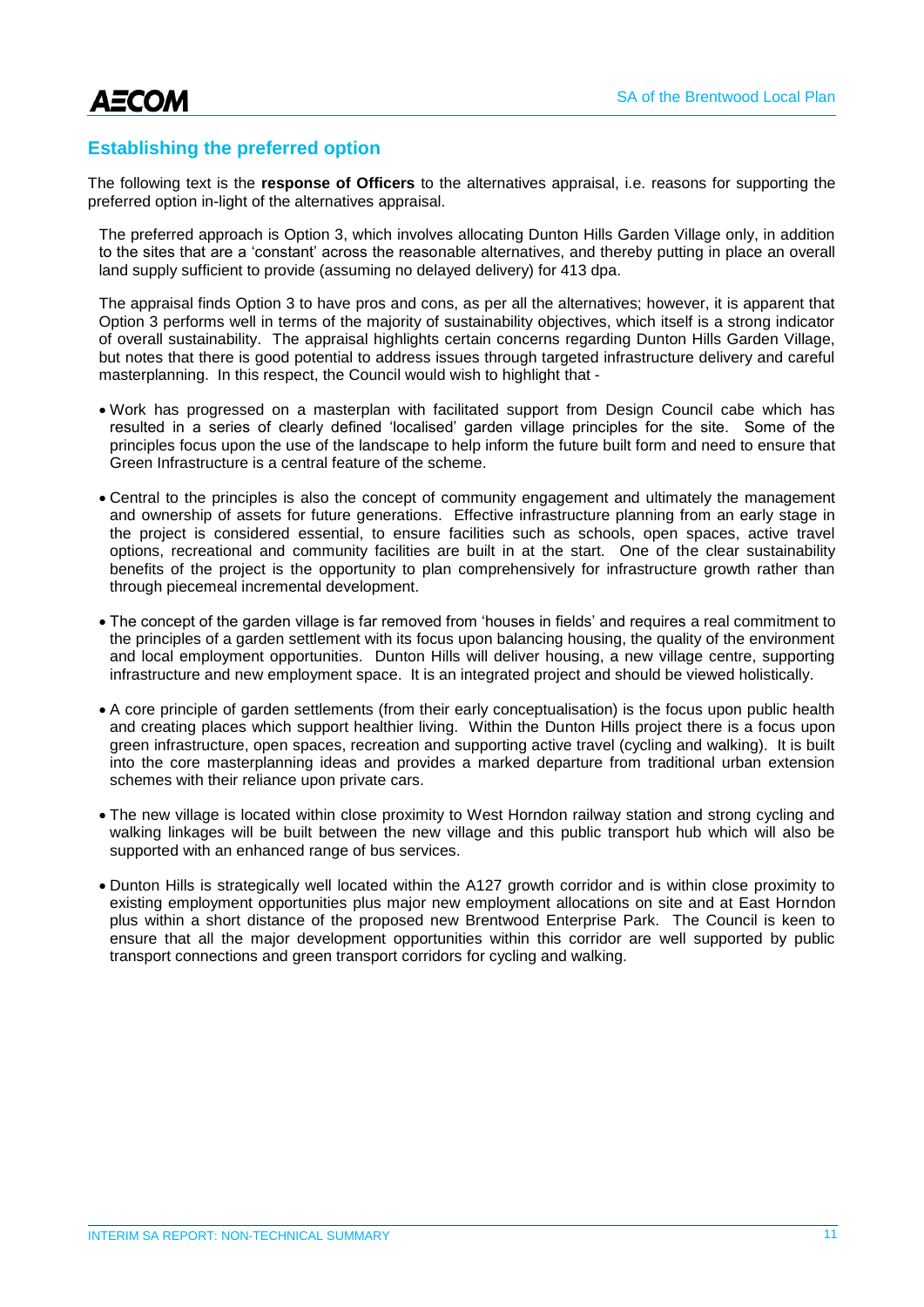# *APPRAISAL FINDINGS AT THIS STAGE*

Part 2 of the Interim SA Report answers the question – *What are appraisal findings at this stage?* – by presenting an appraisal of the Preferred Allocations. Appraisal findings are presented as a series of narratives under the 'SA framework' headings, followed by an overall conclusion.

The overall conclusion is as follows -

The appraisal identifies the likelihood of significant effects in respect of several sustainability issues/objectives, although there is considerable uncertainty at this stage, given that the current consultation document presents preferred allocations only, without associated policy.

With regards to significant positive effects, the appraisal highlights -

- Housing the proposal is to provide for a 'buffer' over-and-above OAHN, and also deliver a greater diversity of sites than was the case at the 2016 Draft Plan stage. It is also noted that Dunton Hills Garden Village is providing an opportunity to explore innovative approaches to housing delivery.
- Economy as per the appraisal at the 2016 Draft Plan stage, the proposal to support delivery of required new employment land, and in particular realisation of opportunities for the A127 corridor to develop as an employment cluster, is strongly supported.

With regards to significant negative effects, the appraisal highlights -

- Landscape the strategy clearly seeks to respond to the landscape constraints that exist which are extensive across Brentwood - including on the basis that preferred allocations have been selected on the basis of detailed Green Belt review findings. It is also noted that detailed work is ongoing to ensure that Dunton Hills Garden Village is a 'landscape-led' scheme, which integrates into the landscape as far as possible, and indeed delivers targeted landscape enhancements. However, it is nonetheless appropriate to 'flag' the risk of significant negative effects at the current time, ahead of further understanding of detailed scheme layouts and site specific policies.
- Soils since the 2016 Draft Plan stage further detailed work has been completed to ensure that most efficient use is made of brownfield land, with the outcome being a significant increase in the number of homes proposed on brownfield land; however, with regards to agricultural land, the proposal is now to increase the area lost, and there is a significantly increased likelihood that some of this land will be 'best and most versatile'.

The appraisal also highlights 'uncertain' effects in respect of -

- Community and wellbeing proposed changes to the spatial strategy potentially give rise to some additional opportunity in respect of delivering new and upgraded community infrastructure; however, there remains considerable uncertainty at this current stage. Work is ongoing to understand community infrastructure issues and opportunities (working with partner organisations, e.g. ECC and Basildon and Brentwood Clinical Commissioning Group), and hence we will be in a better position to conclude on significant effects at the time of preparing the SA Report for publication alongside the proposed submission plan.
- Water The Draft Plan (2016) appraisal concluded no significant effects; however, the proposal to allocate land for 163 homes at the villages in the north of Brentwood raises certain questions. This is a relatively small quantum of growth; however, there will be a need for detailed examination of wastewater treatment capacity nonetheless.

Some more minor concerns are also highlighted in respect of air quality, biodiversity, cultural heritage, and in respect of climate change mitigation it is suggested that the recent evolution of the spatial strategy may give rise to some additional minor opportunity (in respect of minimising per capita CO2 emissions from both the built environment and transport).

Finally, it is important to note that a range 'policy priorities' are highlighted within the appraisal, and a number of specific policy recommendations are made. The Council should give consideration to these recommendations, as well as the appraisal findings more generally, when preparing the Proposed Submission Plan for publication.